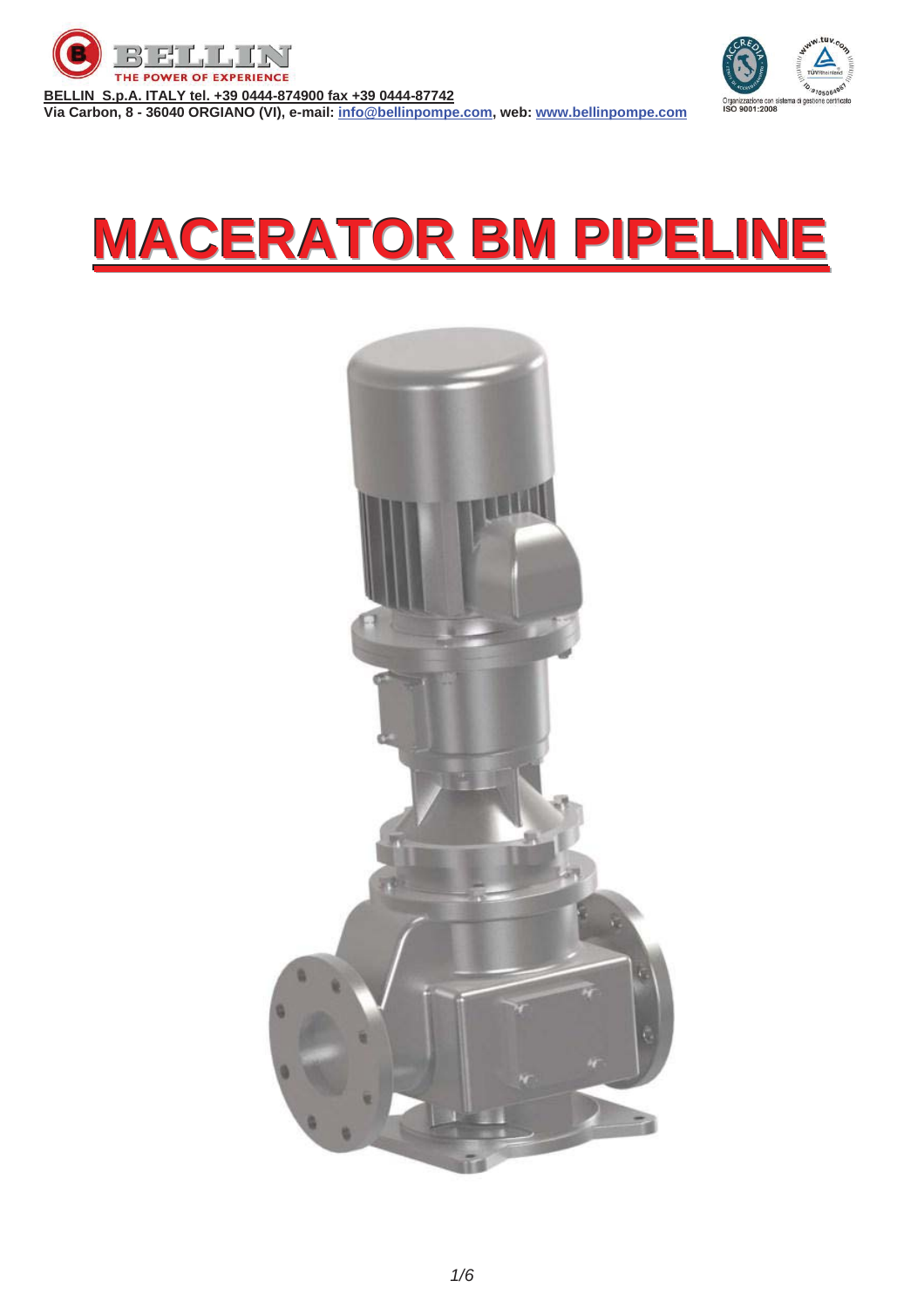



The **Bellin BM Pipeline** range provides a reliable, straightforward system for disintegration, maceration or conditioning of solids in flow.



Typical **Macerator BM Pipeline** installation showing conditioning of sludge.

The **Bellin BM Pipeline** is designed to fit into the suction line of raw sewage or sludge pump, homogenizing the medium to improve downstream process, whilst protecting high performance pumps from tramp and rag debris in the medium.

It is a disintegrating device for raw sewage and sludges up to 6% solid matter in a pipeline under operating conditions ranging from  $-1$  bar to  $+4$ bar.

The range consists of a conditioning cutterhead co-axially mounted specifically designed to handle raw sewage and sludge. An external method of pumping is required. The cutters consist of a steel headstock with tungsten carbide wear blades rotating against a stationary alloy steel shearplate with a hardness of 50-55 HRC. The size of the holes in the shearplate may be specified to suit the application. The cutters can be replaced without disturbing the mechanical seal. The seal will rotate in an oil bath to ensure adequate cooling and lubrication which have a sealing rings of differing grades of tungsten carbide.

#### **Benefits**

#### **Of the equipment:**

- $\triangleright$  lower running costs
- $\triangleright$  optimal cutting performance
- $\triangleright$  less power requirement
- $\triangleright$  higher performance
- $\triangleright$  fewer spare parts
- $\triangleright$  easier to maintain
- $\triangleright$  reduced downtime for routine servicing

#### **For the process**

- $\triangleright$  protection of the pump reliability
- ¾ creation of a pre-conditioned medium
- $\triangleright$  replacement for in-flow grinders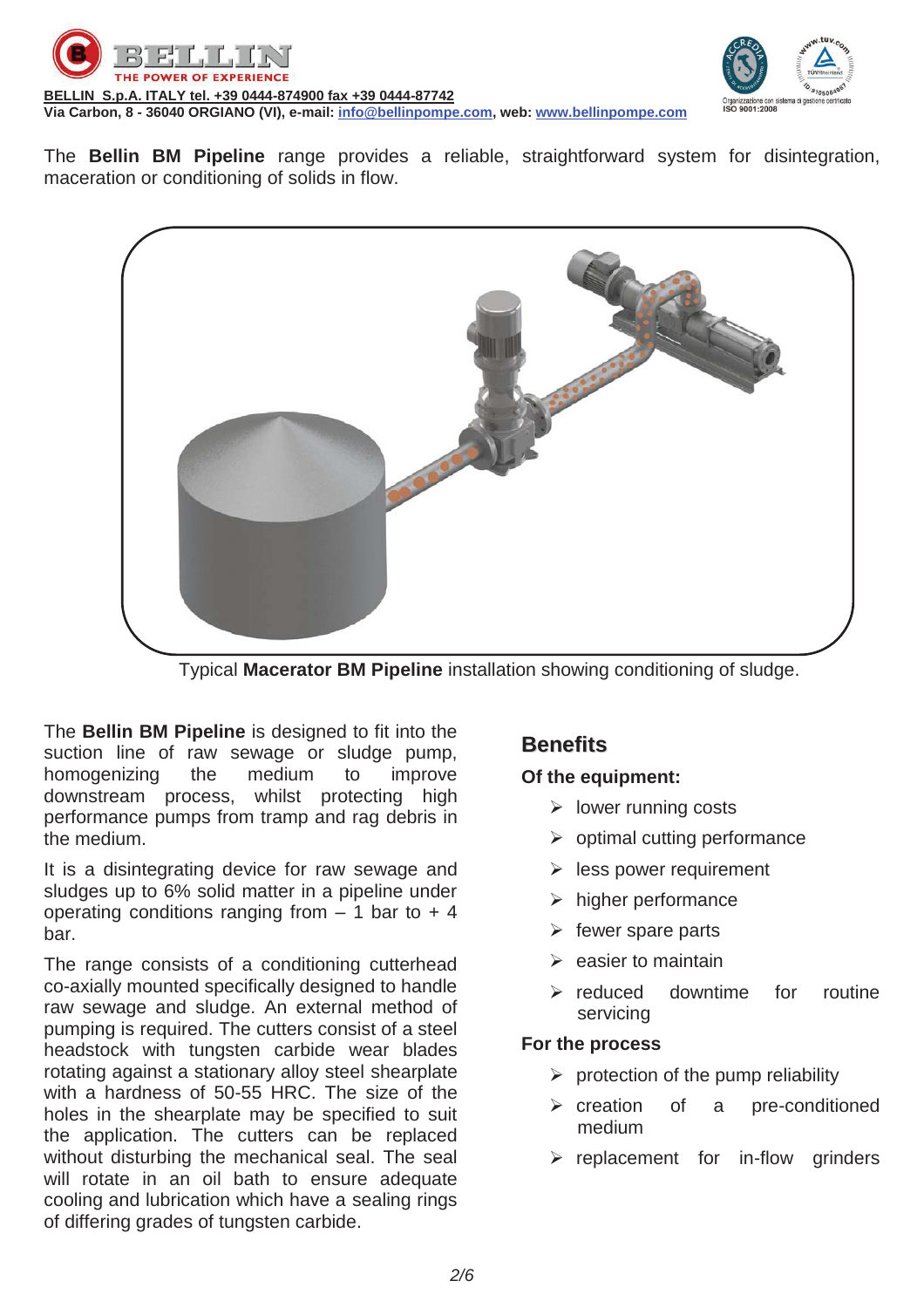



### **Bellin BM Pipeline 150/200/300/400 Specification**

**OPERATING CONDITIONS:** For raw sewage and sludges up to 6% solid matter in a pipeline under operating conditions ranging from  $-1$  bar to  $+4$  bar;

**CASING:** Cast iron;

**MOTOR INTERFACE:** Standard IEC motor flange dimensions.

**BEARINGS:** Heavy duty, sealed for life.

**SEALS:** Mechanical seal, tungsten carbide faces lubricated within oil bath.

**CUTTERHEAD ASSEMBLY:** Consists of a self compensating headstock tipped with tungsten carbide inserts rotating against a stationary hardened tool steel shearplate with holes within it.

**SHEARPLATE:** All macerator are fitted with standard cut shearplates, smaller hole sizes are available on application, noting that capacities will reduce with hole size.

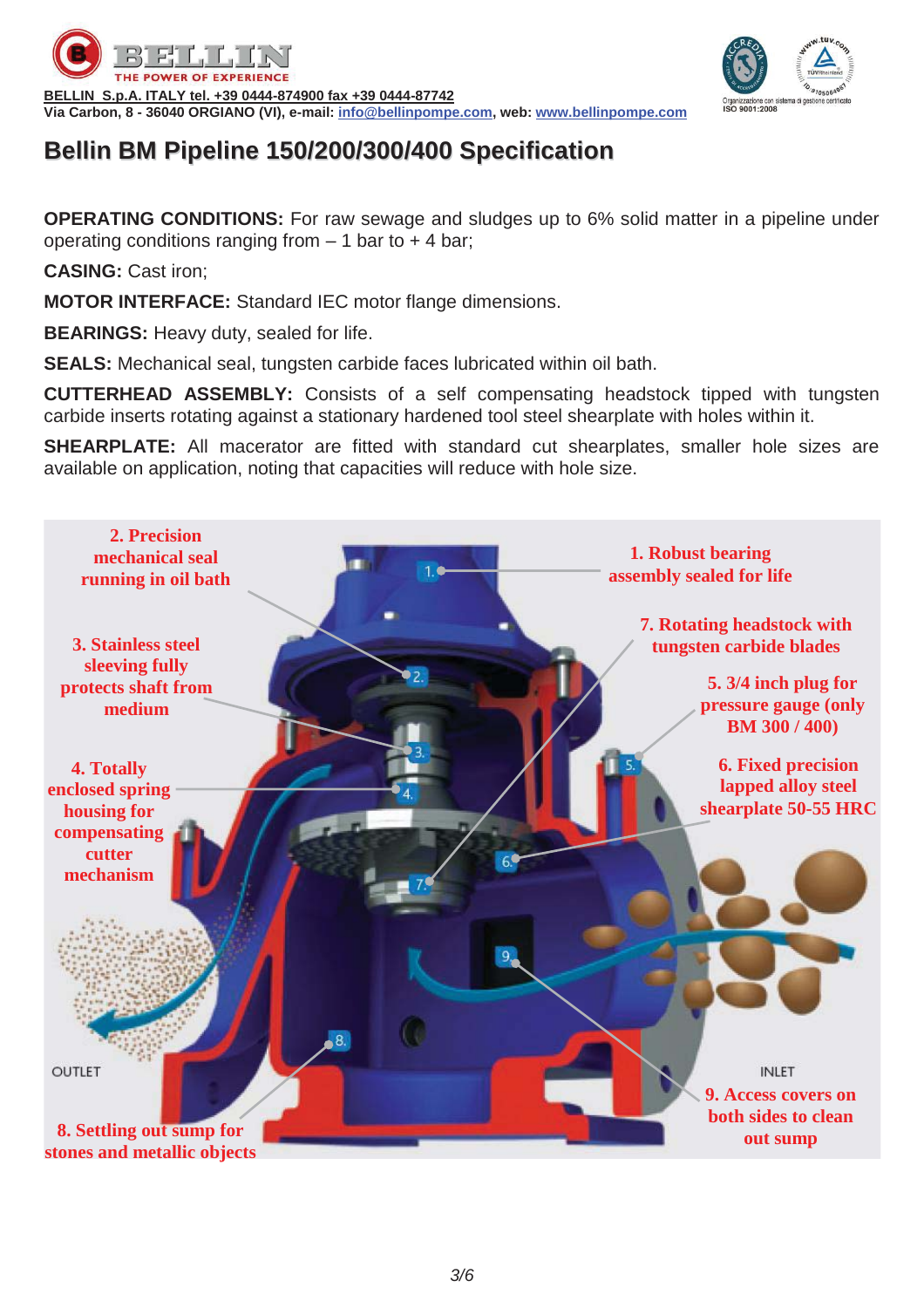



**BELLIN S.p.A. ITALY tel. +39 0444-874900 fax +39 0444-87742**

**Via Carbon, 8 - 36040 ORGIANO (VI), e-mail: info@bellinpompe.com, web: www.bellinpompe.com**

### **Selection table**

|   |                 |                                     | <b>BM 150</b> | <b>BM 200</b> | <b>BM 300</b> | <b>BM 400/1</b> | <b>BM 400/2</b> |
|---|-----------------|-------------------------------------|---------------|---------------|---------------|-----------------|-----------------|
|   |                 | <b>IEC</b>                          | 90 (B5)       | 112 (B5)      | 132 (B5)      | 132 (B5)        | 132 (B5)        |
|   | Raw sludge      | $P$ (kW)                            | 1,5           | 2,2           | 2,2/3         | 5,5             | 7,5             |
| A | up to 480 mg/l  | rpm                                 | 1440          | 960           | 720 / 960     | 390             | 480             |
|   | solids          | Capacity max<br>$(m^3/h)$           | 20            | 40            | 100           | 200             | 360             |
|   |                 | <b>IEC</b>                          | 90 (B5)       | 112 (B5)      | 132 (B5)      | 132 (B5)        | 132 (B5)        |
|   | <b>Primary</b>  | $P$ (kW)                            | 1,5           | 1,5           | 3             | 5,5             | 7,5             |
| B | sludge up to    | rpm                                 | 1440          | 720           | 610           | 390             | 480             |
|   | 6% dry solids   | Capacity max<br>$(m^3/h)$           | 10            | 20            | 60            | 120             | 200             |
|   |                 | <b>IEC</b>                          |               | 112 (B5)      | 132 (B5)      | 132 (B5)        | 132 (B5)        |
|   | <b>Digested</b> | $P$ (kW)                            |               | 1,5           | 3             | 5,5             | 7,5             |
| C | sludge up to    | rpm                                 |               | 720           | 610           | 390             | 480             |
|   | 6% dry solids   | Capacity max<br>(m <sup>3</sup> /h) |               | 20            | 60            | 120             | 200             |

**For others medium handled consult our sales department.** 

#### **Performance chart**

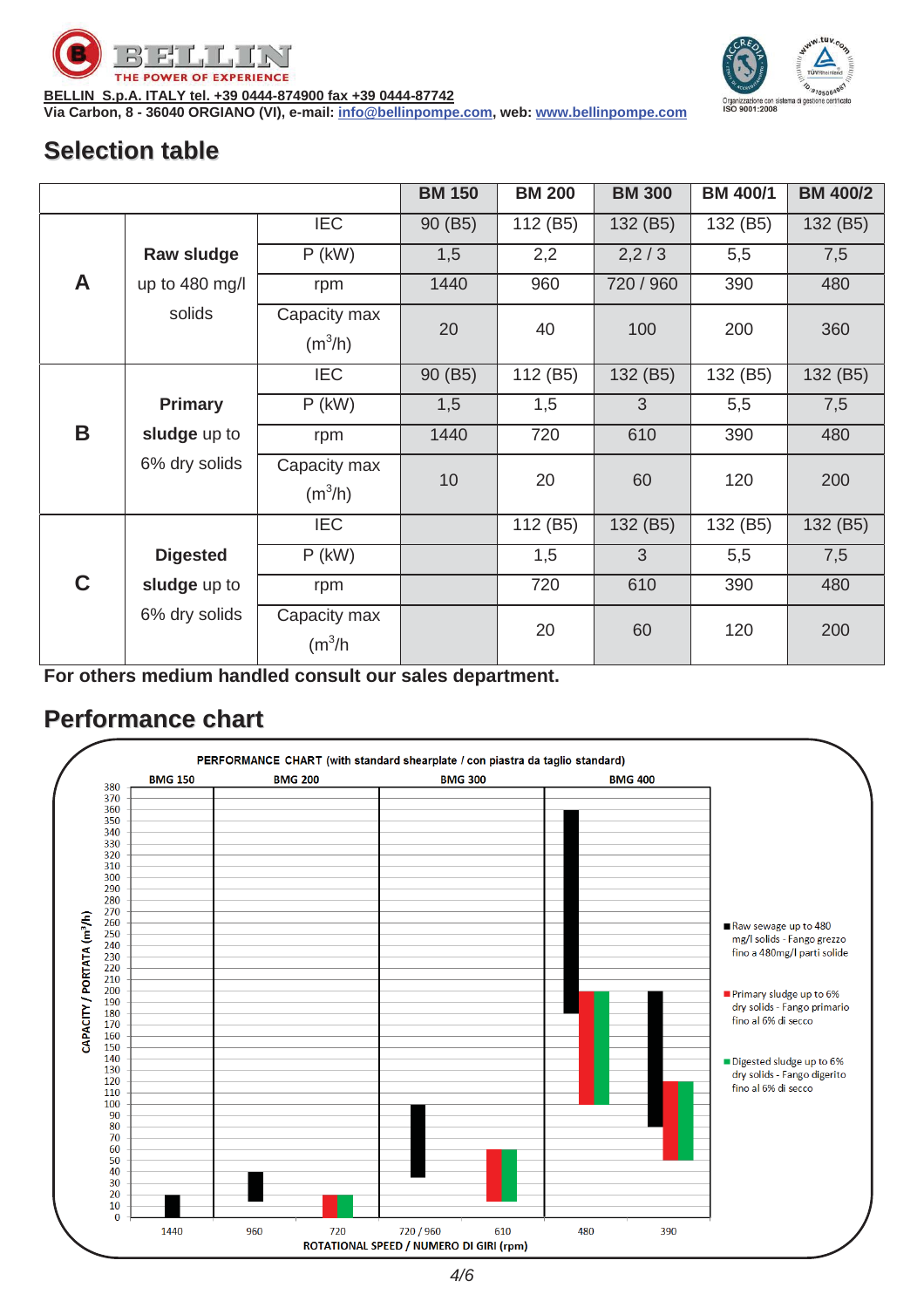

**BELLIN S.p.A. ITALY tel. +39 0444-874900 fax +39 0444-87742 Via Carbon, 8 - 36040 ORGIANO (VI), e-mail: info@bellinpompe.com, web: www.bellinpompe.com**



# **Dimensions**



|                                        | <b>DIMENSIONS (mm)</b> |                   |                   |                     |                     |
|----------------------------------------|------------------------|-------------------|-------------------|---------------------|---------------------|
|                                        | <b>BMG</b><br>150      | <b>BMG</b><br>200 | <b>BMG</b><br>300 | <b>BMG</b><br>400/1 | <b>BMG</b><br>400/2 |
| A                                      | 385                    | 385               | 500               | 640                 | 640                 |
| в                                      | 220                    | 220               | 290               | 330                 | 330                 |
| C                                      | 165                    | 165               | 210               | 310                 | 310                 |
| D                                      | 268                    | 268               | 360               | 660                 | 660                 |
| Е                                      | 11                     | 14                | 14                | 18                  | 18                  |
| F                                      | 260                    | 260               | 320               | 540                 | 540                 |
| G                                      | 110                    | 110               | 135               | 250                 | 250                 |
| H <sub>1</sub>                         | 555                    | 567               | 755               | 799                 | 799                 |
| H <sub>2</sub>                         | 132                    | 132               | 160               | 200                 | 200                 |
| H(A)                                   | 840                    | 907               | 1185/<br>1145     | 1419                | 1459                |
| H(B)                                   | 840                    | 907               | 1296              | 1419                | 1459                |
| H(C)                                   | $\prime$               | 907               | 1296              | 1419                | 1459                |
| DN Inlet (EN<br>1092-1 / PN 16)        | 100                    | 100               | 150               | 200                 | 200                 |
| <b>DN Oulet (EN</b><br>1092-1 / PN 16) | 100                    | 100               | 150               | 200                 | 200                 |
| Weight<br><b>BARESHAFT</b><br>(kg)     | 70                     | 70                | 140               | 320                 | 320                 |

## **Constructions shearplate**

Under the table with the standard shearplate hole Below the table with the size of the solid particles size mounting of the macerator Bellin.

| <b>Model</b>     | <b>Standard shearplate hole</b> |
|------------------|---------------------------------|
| <b>Macerator</b> | size                            |
| <b>BM 150</b>    | 13/14 mm multi-holed            |
| <b>BM 200</b>    | 10/12/13 mm multi-holed         |
| <b>BM 300</b>    | $10 \text{ mm}$                 |
| <b>BM 400</b>    | 11/15/18 mm multi-holed         |

Available more dimensions of shearplate hole.

out of the macerator, and with the maximum size of the particles recommended inlet.

| <b>Holes size</b><br>for<br>shearplate<br>(mm) | <b>Outlet</b><br>particle<br>size (mm) | <b>Max inlet</b><br>particle size<br>(mm) |
|------------------------------------------------|----------------------------------------|-------------------------------------------|
|                                                | $1 - 2$                                | $10(*)$                                   |
| 6                                              | $3 - 4$                                | 15                                        |
| 10                                             | $6 - 8$                                | 20                                        |
| 15                                             | $11 - 13$                              | >20                                       |
| 20                                             | $16 - 18$                              | >20                                       |

(\*): Recommended.